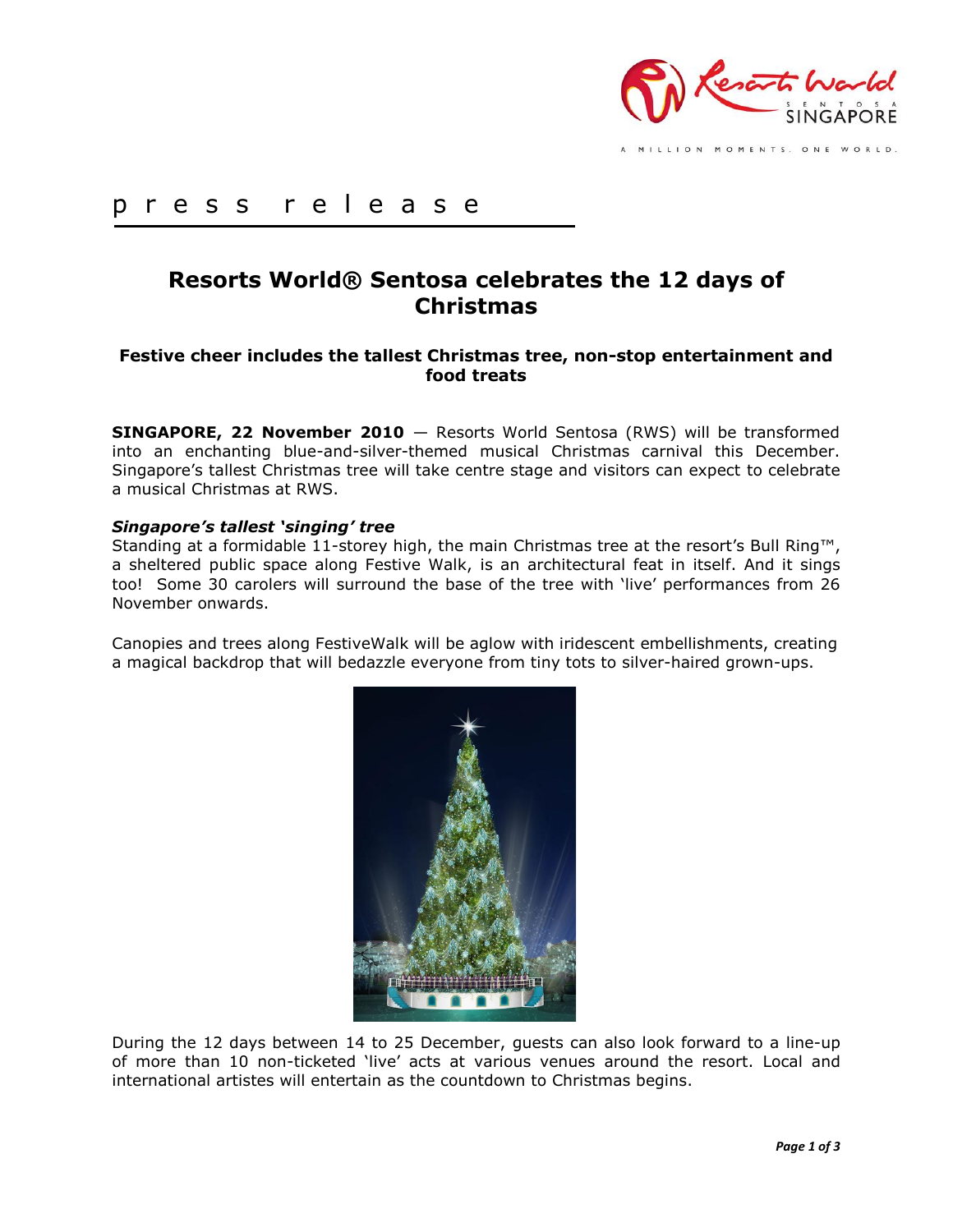#### *The Drummer Boy*

Entertainers include the internationally renowned Emmy-award winning clown Unique Derique, known for his unique blend of Hambone Body Drumming; Victoria Chorale, one of Singapore's best semi-professional choirs; country & western band Matthew and the Mandarins; and the 18-member Ministry of Bellz, whose forte is making angelic music with an assortment of bells.

"This is Resorts World Sentosa's first Christmas, and we plan to celebrate it in style," said Andrea Teo, Vice President of Entertainment. "For the entire month of December, we have assembled a terrific line up of performances and promotions that will get everyone into the holiday spirit. There will be non-stop entertainment that is different from anything else in Singapore."

#### *Universal Appeal*

Singapore's only international theme park takes on a new theme. Guests at Universal Studios Singapore will enter a Christmas-coloured world of red, green and gold. Lavish wreaths will line the boulevards of Hollywood and New York while a 10-metre tall Christmas tree will tower over the fountain at the heart of the theme park.

#### *More than just milk and cookies this Christmas*

Visitors will be spoilt for choice with the wide range of delectable cakes and pastries that will be created by the resort's own chefs. A symphony of sweets includes the Raspberry Ivory Logcake, Caraibe Logcake, Gingerbread House, Christmas Stollen, Fruitcake, Pudding, chocolate pralines and cookies.

For those who love their Christmas meats, there's the traditional Christmas ham and turkey which will also be available for order and pick-up from the Boulangerie, starting from the 1st of December.

With indulgence in mind, guests can treat themselves to specially-themed Christmas menus at the resort's many restaurants. There's a Latin American festive barbeque buffet at Fiesta, an authentic Tuscan Christmas dinner at Palio, an International buffet at Starz featuring Christmas delights, a gastronomical 7-course set dinner with wine pairings at Australian celebrity chef Scott Webster's Osia restaurant and more.

Catch the music and magic of Christmas at Resorts World Sentosa.

#### – End –

#### **About Resorts World Sentosa**

Resorts World® Sentosa, one of the world's most extensive and expensive integrated resorts at S\$6.59 billion, was built in a record time of under three years. Resorts World® Sentosa soft opened its four hotels on 20 January 2010, its shopping and dining strip— FestiveWalk—on 30 January 2010, Singapore's first casino on 14 February 2010, together with the Resorts World® Convention Centre, which includes its Compass Ballroom, 26 function rooms and 1,600-seat Festive Grand theatre, and Southeast Asia's first and only Universal Studios Singapore™ on 18 March 2010. Supporting the attractions are a 3,500-lot carpark facility, restaurants, retail stores, entertainment and public attractions that include Emmy-award winner Jeremy Railton's Lake of Dreams and Chamber of Treasures™.